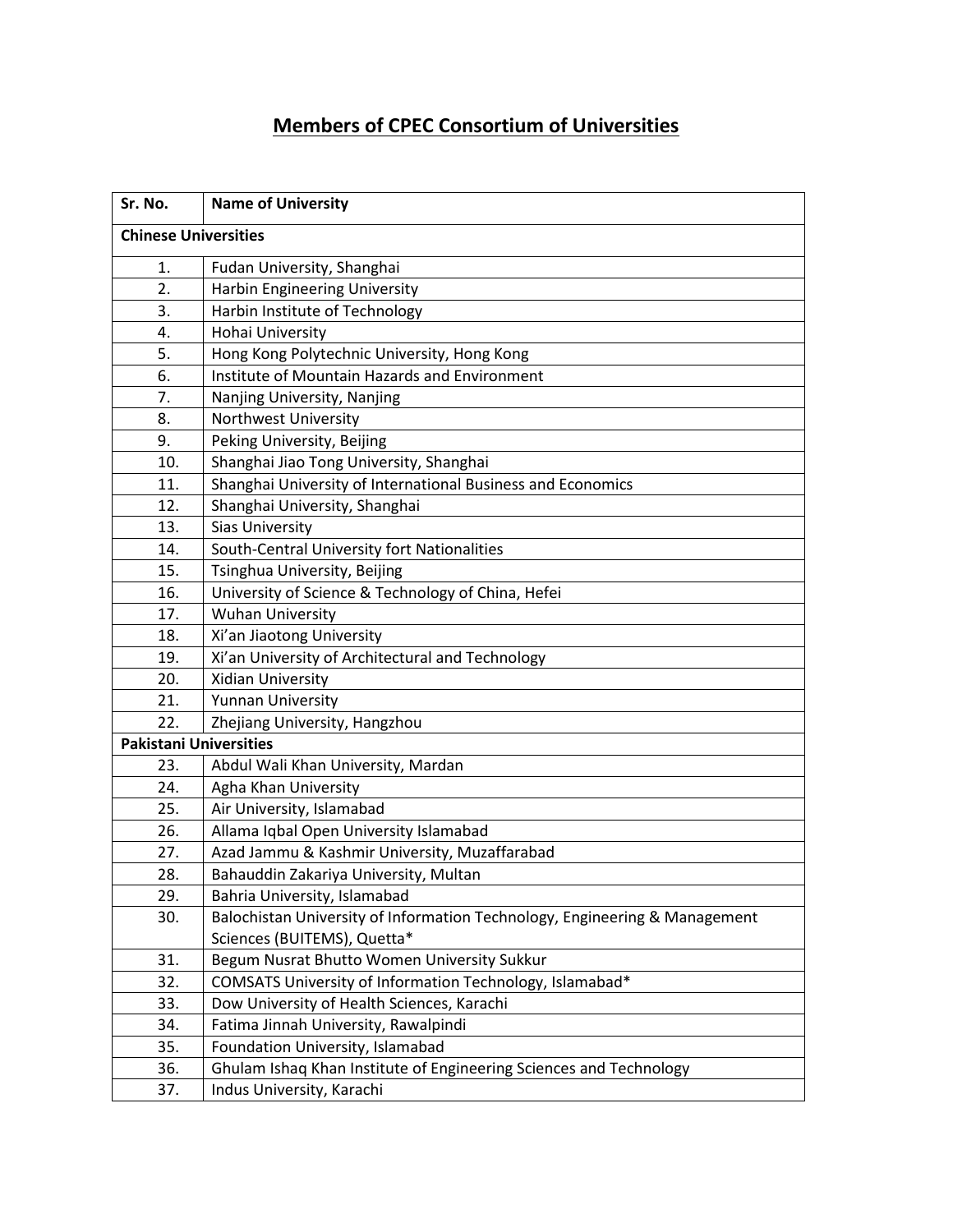| 38. | Institute of Business Management Korangi Creek Karachi                            |
|-----|-----------------------------------------------------------------------------------|
| 39. | Institute of Business Administration (IBA), Karachi*                              |
| 40. | Institute of Management Sciences (IMS), Peshawar*                                 |
| 41. | International Centre for Chemical & Biological Sciences, Karachi University       |
| 42. | International Islamic University, Islamabad                                       |
| 43. | Jinnah University for Women Karachi                                               |
| 44. | Karakoram International University, Gilgit                                        |
| 45. | Kohat University of Science & Technology                                          |
| 46. | Lahore College for Women University, Lahore                                       |
| 47. | Lahore University of Management Sciences (LUMS), Lahore*                          |
| 48. | Lasbela University of Agriculture, Water & Marine Sciences, Lasbela               |
| 49. | Mehran University of Engineering & Technology, Jamshoro                           |
| 50. | National Defence University (NDU), Islamabad                                      |
| 51. | National Textile University, Faisalabad                                           |
| 52. | National University of Computer and Emerging Sciences (NU), Islamabad *           |
| 53. | National University of Medical Sciences (NUMS), Islamabad                         |
| 54. | National University of Modern Languages(NUML), Islamabad                          |
| 55. | National University of Sciences & Technology (NUST), Islamabad*                   |
| 56. | National University of Technology (NUTECH), Islamabad                             |
| 57. | NED University of Engineering & Technology, Karachi                               |
| 58. | Pak-Austria Fachhochschule: Institute of Applied Sciences and Technology, Haripur |
| 59. | Pakistan Institute of Development Economics (PIDE), Islamabad*                    |
| 60. | Quaid-i-Azam University, Islamabad                                                |
| 61. | Rawalpindi Medical University, Rawalpindi                                         |
| 62. | Shah Abdul Latif University, Sind                                                 |
| 63. | Shaheed Benazir Bhutto City University                                            |
| 64. | Shaheed Benazir Bhutto Women University Peshawar                                  |
| 65. | Sindh Agriculture University, Tandojam                                            |
| 66. | Sukkur IBA University, Sukkur*                                                    |
| 67. | The Islamia University of Bahawalpur                                              |
| 68. | The University of Agriculture Dera Ismail Khan                                    |
| 69. | The University of Lahore                                                          |
| 70. | University of Agriculture, Faisalabad                                             |
| 71. | University of Agriculture, Peshawar                                               |
| 72. | University of Balochistan, Quetta                                                 |
| 73. | University of Engineering & Technology, Lahore                                    |
| 74. | University of Engineering & Technology, Peshawar                                  |
| 75. | University of Haripur, Haripur                                                    |
| 76. | University of Health Sciences, Lahore                                             |
| 77. | University of Karachi, Karachi                                                    |
| 78. | University of Management and Technology, Lahore                                   |
| 79. | University of Peshawar, Peshawar                                                  |
| 80. | University of Sargodha, Sargodha                                                  |
| 81. | University of the Punjab, Lahore*                                                 |
| 82. | University of Veterinary and Animal Sciences                                      |
| 83. | Ziauddin University Karachi                                                       |